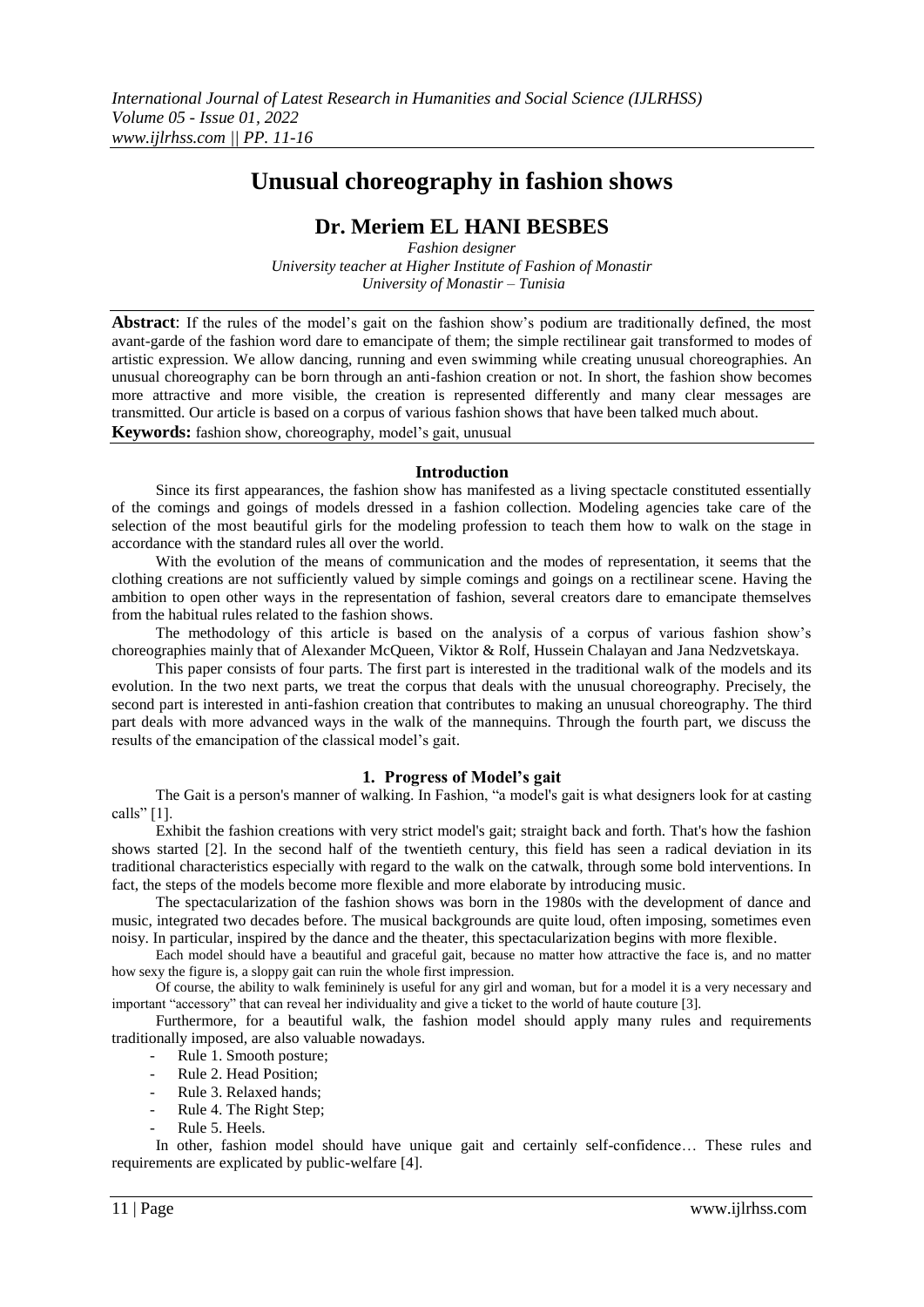# *International Journal of Latest Research in Humanities and Social Science (IJLRHSS) Volume 05 - Issue 01, 2022*

### *www.ijlrhss.com || PP. 11-16*

With the beginning of the XXIst century, the model's gait becomes even more emancipated. They are hybridized by many gestures and body movements. The classical rectilinear walk, considered as essential for a fashion show, is formally transgressed in favor of performances and happenings.

It is within the framework that we distinguish two kinds of innovation in the model's gait during the fashion shows: those which depend of the evolution of the creations named "anti-fashion" and those which are quasi-independents of the other existing elements insofar as they are fundamentally based on a well elaborated choreography composed of unusual exhibition manners.

How does a fashion creation manage to emancipate itself from the strict classical walk to give birth to a mode of artistic expression within a fashion show? For what ambitions does a designer opt for new forms of presentation via anti-fashion creations or by inlaying new forms of exhibiting, far from the classical model's gait?

### **2. Anti-fashion and unusual choreography**

Certainly, innovative and daring anti-fashion $<sup>1</sup>$  clothing designs give the shows in which they are unveiled</sup> a spectacular aspect that is particularly different from that of classic fashion shows. Avant-garde and conceptual fashion designers, such as the Dutch duo Viktor and Rolf, the British Lee Alexander McQueen and Hussein Chalayan, often do not allow this kind of creations to be unveiled like any other creations. They seek to move away from the usual forms of classic fashion shows in order to consolidate a daring character to the representation. Their representations transform, frankly, into an original real live show.

More than a fashion designer, Chalayan<sup>2</sup> is an artist who is interested in various subjects, particularly those related to society and identity. After words (2000) is one of his most famous shows as much for the creations as for the audacious way of presenting them.

Five people, men and female models, representing a family, are the actors of this fashion show which takes the aspect of a happening. This happening is based on clothing and furniture transformations: furniture and home objects give their meaning to clothes. In fact, these transformations hide many meanings and emotions, more specifically, for the designer of Turkish origin. Chalayan refers to the immigration of Turks<sup>3</sup>, including his family: refugees who fled the horror of war with the constant concern to move, taking their belongings with them and hiding them carefully.

The show was inspired by refugees of war, people forced to flee their homes, carrying their worldly possessions on their backs. Given the designer's Turkish Cypriot heritage and the conflict that occurred in that area during the 60s and 70s, this inspiration has a particularly personal resonance – and it was dealt with sensitively. "Everything was deftly handled from the Turkish theme, used for a background choir, to coats with built-in mitten pockets and the quirky ending..." wrote Suzy Menkes in her show report for *The New York Times*."It was a stellar performance" [5].

Here is that a designer crystallizes the societal tensions of the contemporary world in his fashion speech [6]. It is therefore a speech in the form of a fashion show. But it's a show that is not like others because it emancipates itself from any classical appearance of coming and going of models.

Still in the happening mode, Viktor & Rolf<sup>4</sup> prepare for their 2015 fashion show who named Wearable Art show a very eccentric collection with a flagrant influence on the course of the show. It's an anti-fashion collection of dresses purely inspired by art.

"Viktor Horsting and Rolf Snoeren […] took to the catwalk to assist with completing the outfits in the collection live" [7]. After having done their classic tour of the catwalk, the two designers undress models to transform their clothes into real artistic paintings hanged on the back of the stage.

Daring to break away from the classic way of representing a fashion collection by deviating a simple fashion show into a gallery of art, comes from a deep ambition to affirm that art is fashion and fashion is art. In

1

<sup>&</sup>lt;sup>1</sup> Anti-fashion is a term that encompasses various styles of clothing that are clearly contrary to the fashion and trends of the day. It has been adopted in response to people who are "too fashionable". Anti-fashion creation is not often wearable. However, specific people, like stars, can dare to wear such clothes for special occasions

<sup>&</sup>lt;sup>2</sup> Hussein Chalayan is a British fashion designer of Turkish origin, born in 1970. He is so recognized, from the beginning, by his conceptual and experimental work. He created his fashion house in 1995. His creations, which are a mixture of fashion, design, architecture and new technologies, earned him the title of "British Designer of the Year" in 1999 and 2000.

<sup>&</sup>lt;sup>3</sup> This fashion draws its inspiration from the memories of the ethnic cleansing that the Turks of Cyprus suffered in 1974. In 1974, the island of Cyprus was divided into two parts between Turks and Greeks. Before this division, a historical event marked the Turkish Cypriot families, represented in their forced migration.

<sup>4</sup> Viktor & Rolf is a Dutch fashion house founded in 1993 by Viktor Horsting and Rolf Snoeren, both born in 1969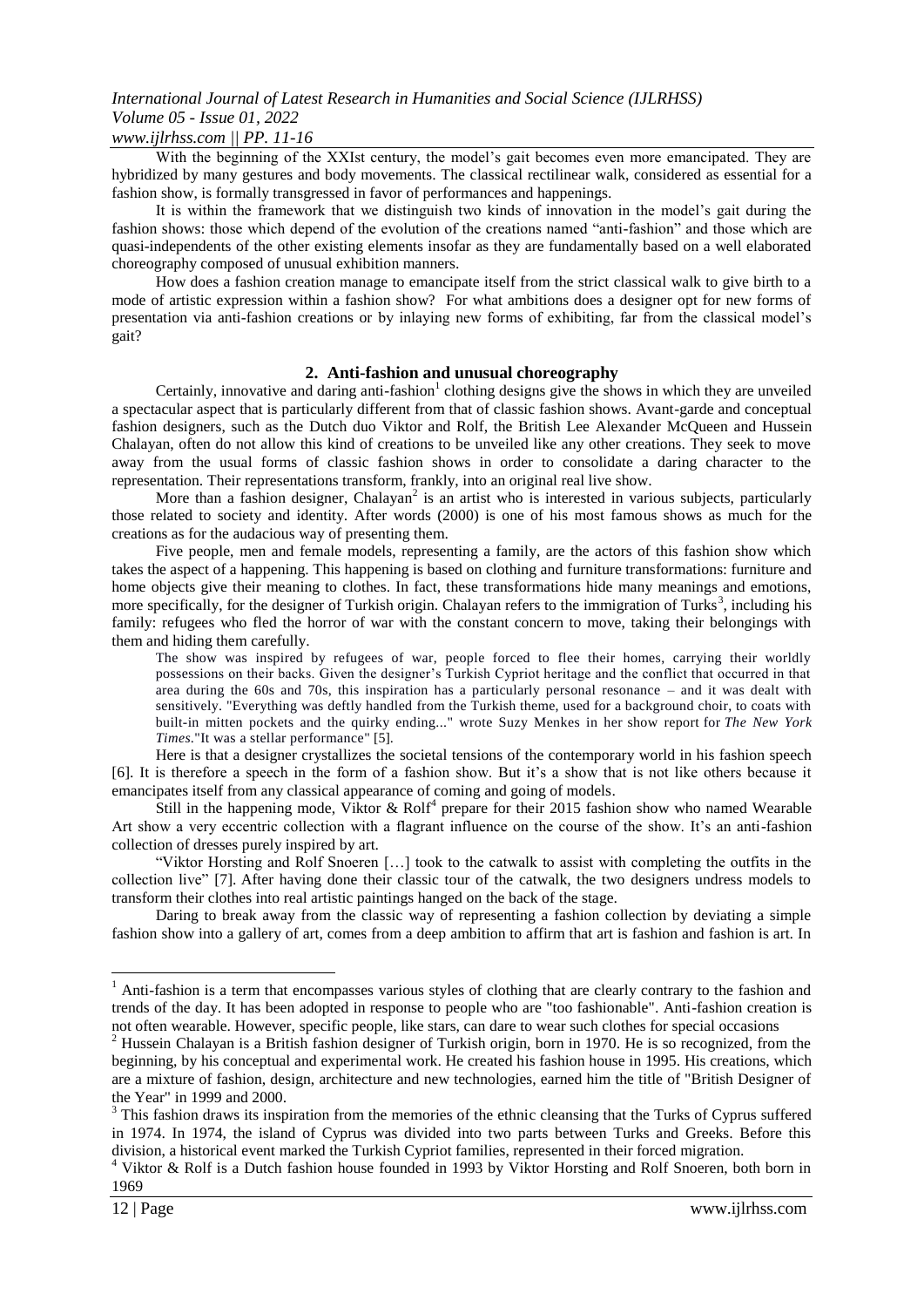### *www.ijlrhss.com || PP. 11-16*

fact, the real recognition of fashion as art, like painting and music...etc., is not obvious for many people. Indeed, this surprising answer to the question of the relationship between fashion and art is so sought after by other 'revolutionary' fashion designers.

For his part, Lee Alexander McQueen<sup>5</sup> does not skimp on creativity, or on his audacity for the benefit of this alliance between fashion and art, obviously, through the emancipation of the classics. In this context, the last dress of his show No. 13 (1998) is one of the creations that remains engraved in the history of fashion shows.

McQueen summons Shalom Harlow, a former Canadian ballerina, who, instead of walking back and forth to reveal her white mini-dress, takes a place on a rotating platform to be thrown from the paint by robotic machines<sup>6</sup>. With carefully orchestrated choreography, led by fantastic pirouettes from the model, the dress is transformed into a stunning artistic product, made with one of the new technologies of the late 20th century: the robot!

McQueen's fashion show becomes a multidisciplinary performance in which fashion is associated with theater, dance, and plastic art and certainly with technology. The relationships between modernity and art and between mass production and the unique artisanal piece are very highlighting by the way.

#### **3. No limits in unusual choreography**

The fashion micro some knows other fashion shows that turn into an artistic expression without the need for sartorial sophistication. In this regard, for the closing of the 2009 Chanel summer fashion show, the artistic director Karl Lagerfeld (1933-2019) asked his models to improvise by walking as if it were a feminist demonstration while holding up signs with famous slogans<sup>7</sup>. It is a rather spontaneous walk that takes the form of a happening. This happening creates the highlight of the entire parade. He passes, at the same time, clear messages related mainly to women's rights but also to prove that fashion is inspired by the street.

More spectacular than a walk that looks like a demonstration, the dance is certainly one of the most recurrent body forms that boldly replace the methodical and habitual walk of the models. The dance was a source of inspiration that led to soften the strict walk of the past. He imposes nowadays itself on the fashion catwalks by integrating as a part of the walk or even replacing it completely. In this context, during the H&M x Kenzo fashion show (2017), the designers dared to make the models dance during their passages.

"It's just a celebration of the collection," designer Humberto Leon explained after the runway show for the new Kenzo x H&M collaboration had dissolved into a full-on dance party. Not that it hadn't already been a dance party; with a Southern drumline, a New York-based orchestra, and models and dancers from across the country, as well as a beatboxer and a surprise set from Ice Cube at the after party, the show was vibrant, energetic, and far from the austerity of fashion week [8].

In the same context, the English designer Stella McCartney transformed, for her 2017 summer fashion show, her catwalk into a dance stage where the finale was danced by the models who engaged in a kind of choreographed battle in the heart of the Opéra Garnier [9].

In turn, Lee Alexander McQueen prepared for his 2004 summer show, described as one of the great spectacles at the beginning of the twenty-first century [10]. A rich choreography mixing dance and theater: the models march sensually at the beginning, dance in duets afterwards, laugh and then run as a group to end up falling over with fatigue! Jan Margan, fashion historian, states that this happening is only a "metaphor for the incessant renewal of fashion[11]; a metaphor that concerns fashion trends that, each time, start to spread very slowly and then become a mass phenomenon in an almost universal way before being dissipated by new trends. On the other hand, Jean-Pascal Simard <sup>8</sup>notes that this choreography deals with a very harsh social critique where we see the protagonists [12].

A decade later, the fashion world is surprised by a fashion show that apparently draws its inspiration from McQueen's show: a performance for the Owndays<sup>9</sup> eyewear brand from its 2015 winter collection. In fact, as a preamble, models make, one after the other, their comings and goings of the catwalk running. They are, thus, followed by Naomi Watanabe, a curvy Japanese actress and singer, who also appears running with all her strength to come back softly singing.

**.** 

<sup>&</sup>lt;sup>5</sup> Lee Alexander McQueen is a British fashion designer (1969-2010); he is nicknamed the bad boy of fashion because of his boldness, his style and his provocative creations.

<sup>&</sup>lt;sup>6</sup> Two painting machines are borrowed from the Fiat car manufacturing plant.

<sup>7</sup> Among these slogans: "Ladies first", "be different", "Free the freedom", "without women more men", "vote for us"

<sup>8</sup> Professor at LaSalle College. Artistic director of the Markantoine brand.

<sup>9</sup> *Owndays* is a Japanese eyewear brand founded in 1989.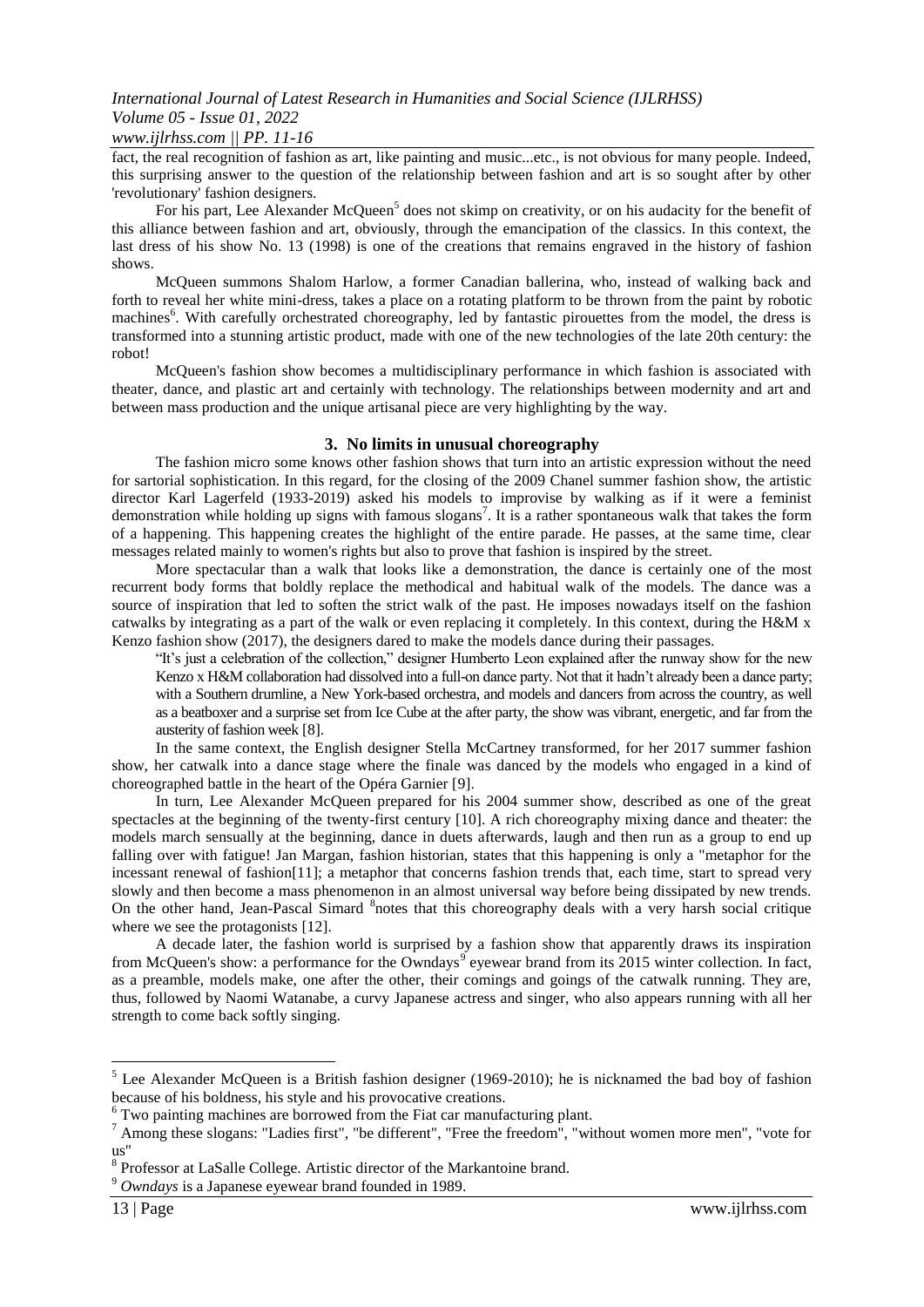# *International Journal of Latest Research in Humanities and Social Science (IJLRHSS) Volume 05 - Issue 01, 2022*

### *www.ijlrhss.com || PP. 11-16*

Jana Nedzvetskaya<sup>10</sup>, one of Russia's most outrageous fashion designers, has a history of creating original, graceful and surprising images through her various fashion designs and performances. To unveil her 2015 summer collection, she exploited an indoor pool that represents the stage during the fashion show. After a small classical straight walk, the models obviously throw themselves into the water as if they were going to commit suicide. A whole aquatic choreography with graceful gestures that sublimate their floating dresses [13], transmitted live on a giant screen, offers a sensational lightness of the silhouettes and forms that are as expressive as they are amazing and that certainly cannot be exhibited through a classical gait of the models.

Triggering a new form for her silk collection is not the only ambition of Jana Nedzvetskaya through the replacement of a classical gait by an aquatic choreography. In fact, this performance is presented as a proposal for her version of the positivity that arises from the poetics and sensuality of the performance in the face of the violence evoked by the graphics<sup>11</sup> illustrated on the aquatic backdrop<sup>12</sup>. In short, the desire to break with wars and evil is symbolized by the positive and fertile acts of suicide performed by the models, giving birth to beauty and harmony.

#### **4. Unusual choreography; result of study**

By transforming or exposing themselves as a work of art, these anti-fashion creations offer, within a fashion show, new purely reflexive walk, directly linked to the ways of representing. Thus, they create a fertile ground for other designers to invent and to rebel against the traditional norms not only of fashion creation but also of fashion representation.

En effect, the audacity of fashion designers is only a will resulting from a purely conceptual and artistic spirit wanting, once again, to confirm that fashion is an art in its own right although the real recognition is not yet obvious.

Moreover, beyond the collection represented and the brand itself, other deeper ambitions are realized. Obviously, nothing is allowed at random, everything means and has a meaning; all these bold emancipations are not fortuitous. Those emancipations have the essential objective to launch clear messages and subjects in relation with humanity. The messages confirm, on the other hand, that fashion is not only limited to esthetic and beauty.

In other respects, other designers and/or choreographers even more courageous give an even more unusual dimension to the show than an innovative artistic performance realized on a fashion podium. Through an anti-fashion creation or not, they make the models run, dance or swim while creating unusual choreographies. Those new ways of representing highlight the creations in a different way; they offer them other ways to reveal themselves, not allowed by the simple customary model's gait.

As a result, the models who are, ordinarily, the moving hangers of the collection, let go of this "soulless" function to become influential actors on the course of the show.

There are many questions about the ability of the models to to realize these artistic performances like the marine performance of Jana Nedzvetskaya. Indeed, those women chosen for this show are not real fashion models; they are swimming athletes who participated in various synchronized swimming <sup>13</sup>competitions.

To tell the truth, Nedzvetskaya is not the only one among the designers we mentioned above, to think about people outside the field of modeling: for the show "After words", Hussein Chalyan hired normal people constituting a family; Alexander McQueen thought for the show "No. 13", a ballerina and professional dancers for the summer 2014 show. Indeed, these designers are forced to not use, for these cases, professional supermodels that are, generally, accustomed and trained only for the classic walk.

Finally, the creator can only shock and attract attention while creating more relief for his fashion show, for his creations and, certainly, for his brand. In short, the sale of his creations rise in this way and his aura is radiate; this is the major objective of many fashion designers.

#### **Conclusion**

Getting the word out and circulating images of their shows around the world is one of the deepest obsessions of today's designers. Through our article, we exposed how and why some daring fashion designers

**.** 

<sup>&</sup>lt;sup>10</sup> Jana Nedzvetskaya is a Russian fashion designer, born in 1957. She is the founder and creative director of two fashion brands LO and JN.

<sup>&</sup>lt;sup>11</sup> These graphic details are basically represented on waterproof banners that cover the entire nautical environment.

 $12$  In fact, this show is called "Harmagedon", a term frequently used to designate catastrophic battles of universal scope as well as "the final war between God and human governments"; a term symbolic of the great struggle between good and evil

<sup>&</sup>lt;sup>13</sup>Synchronized swimming is a water sport that combines swimming, gymnastics, and dance.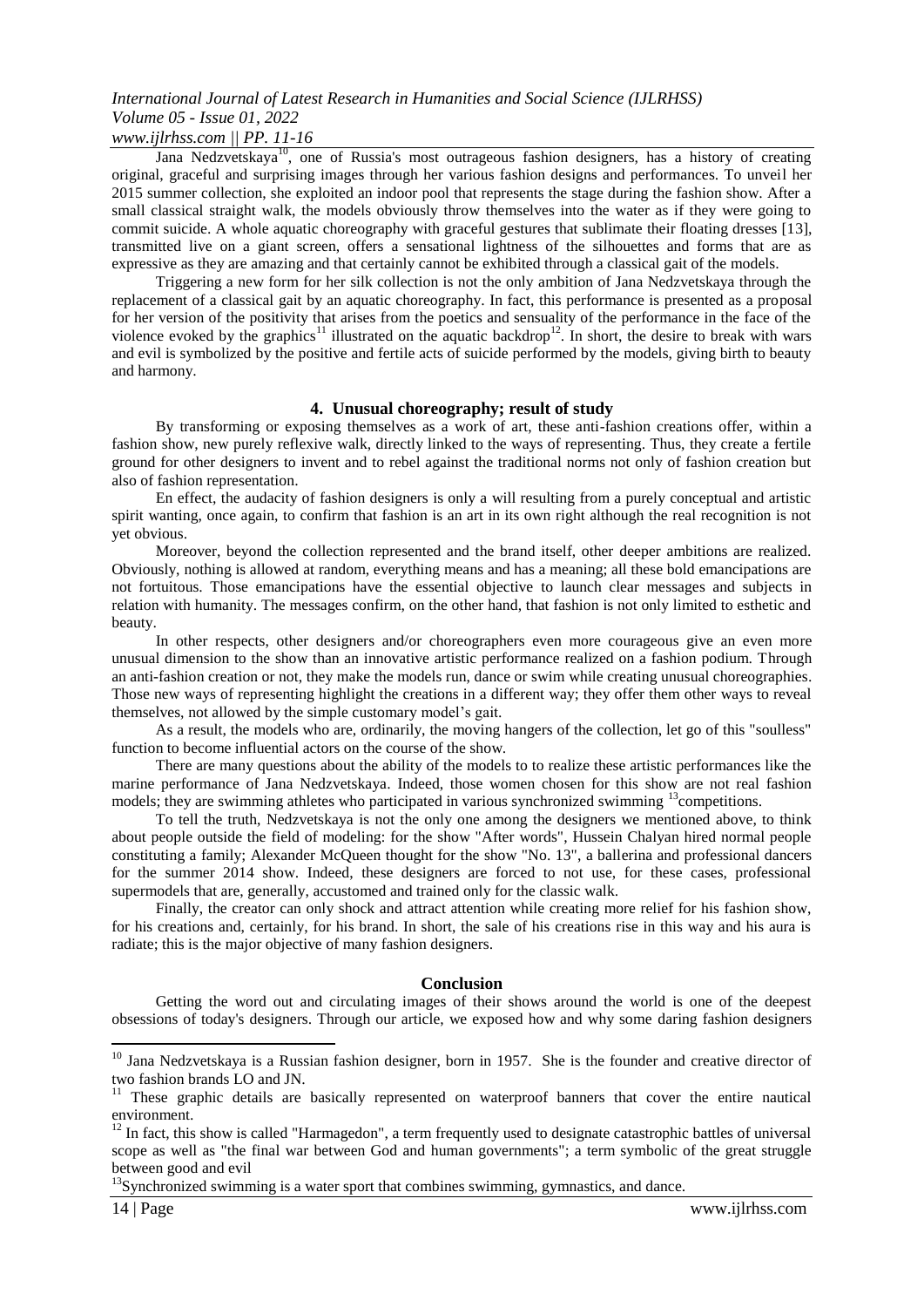## *International Journal of Latest Research in Humanities and Social Science (IJLRHSS) Volume 05 - Issue 01, 2022*

### *www.ijlrhss.com || PP. 11-16*

deal with the surprising creation anti-fashion and the unusual choreography. The most visionary and avant-garde designers find that this is only possible by daring to emancipate themselves from the classic, traditionally codified norms linked to the fields of fashion representation, notably, the canons of gait on the catwalk.

From now on, there are no limits and rules to follow: the gait of models no longer means straight back and forth; we dare to transform the fashion shows into real artistic moments through performances or artistic happenings; we dare to unveil anti-fashion creations that can be transformed by the models, directly on stage; theater, dance, synchronized swimming, mime..., we dare to hybridize the different artistic disciplines in fashion so that we can't distinguish one from another!

In fact, actors, playing the role of models, who sometimes free themselves from the constraint of being necessarily from the field of modeling; Therefore, they dare to replace them with professionals from other fields of scenic arts in order to perfect a daring performance instead of a rectilinear walk; it happens that people of small or large size walk on the scenes for a choreographic necessity. In the same vein, how far will audacity and emancipation go in modeling, precisely, in the choice of models?

#### **References**

- [1]. **Fashion House**, « Word of the month », April 2018, SHOUTOUT WIX, URL: [https://shoutout.wix.com/so/2MBEg4Xv?fbclid=IwAR1a2tO9JLV\\_2INdGmXem6\\_kl2uhldMbeMD](https://shoutout.wix.com/so/2MBEg4Xv?fbclid=IwAR1a2tO9JLV_2INdGmXem6_kl2uhldMbeMD-x6btZsT_DqlXJMZHQStnZ28#/main)[x6btZsT\\_DqlXJMZHQStnZ28#/main,](https://shoutout.wix.com/so/2MBEg4Xv?fbclid=IwAR1a2tO9JLV_2INdGmXem6_kl2uhldMbeMD-x6btZsT_DqlXJMZHQStnZ28#/main) consulted on 20-10-2021.
- [2]. **EL HANI Meriem** *: La scénographie de l'insolite dans les défilés de mode contemporains*, PhD thesis in Design, University of Manouba, 2019.
- [3]. **Irina Shayk**, "base model position and turns Gait scandal review: Gear Review: Scandal Shaft by Gait Lacrosse", 2015, KING STONY OUTH LA CROSSE, URL: https://kingstonyouthlacrosse.org/aboutall/gait-scandal-review-gear-review-scandal-shaft-by-gaitlacrosse.html#base\_model\_position\_and\_turns, consulted on 19-10-2021
- [4]. "Gait model: the rules and requirements of a beautiful walk", 2019, PUBLIC WELFARE, URL, https://en.public-welfare.com/4266765-gait-model-the-rules-and-requirements-of-a-beautiful-walk, consulted on 19-10-2021.
- [5]. **STANSFIELD** Ted, "When Hussein Chalayan turned furnishings into fashion"**,** January 26, 2016, AN OTHER MAG, URL, https://www.anothermag.com/fashion-beauty/8248/when-hussein-chalayan-turnedfurnishings-into-fashion, consulted on 19-10-2021.
- [6]. « 11 Septembre, résonance : Hussein Chalayan aux Arts Décoratifs », 2011, L'EXPRESS, URL : [http://blogs.lexpress.fr/styles/le-boulevardier/2011/09/10/11-septembre-resonance-hussein-chalayan-aux](http://blogs.lexpress.fr/styles/le-boulevardier/2011/09/10/11-septembre-resonance-hussein-chalayan-aux-arts-decoratifs/)[arts-decoratifs/,](http://blogs.lexpress.fr/styles/le-boulevardier/2011/09/10/11-septembre-resonance-hussein-chalayan-aux-arts-decoratifs/) consulted on 09-01-2017.
- **[7]. HOWARTH Dan**, « Viktor & Rolf dresses models in wearable paintings during Paris couture show", July 2015, DEZEEN, URL: [https://www.dezeen.com/2015/07/09/viktor-rolf-haute-couture-autumn](https://www.dezeen.com/2015/07/09/viktor-rolf-haute-couture-autumn-winter-2015-wearable-art-dresses-paintings-fashion-show-paris/)[winter-2015-wearable-art-dresses-paintings-fashion-show-paris/,](https://www.dezeen.com/2015/07/09/viktor-rolf-haute-couture-autumn-winter-2015-wearable-art-dresses-paintings-fashion-show-paris/) consulted on 19-10-2021.
- [8]. CUSUMANO Katherine, « How the Kenzo and H&M Dance Party Came Together, with Help from Jean-Paul Goude and Sia Choreographer Ryan Heffington », W MAGAZINE, 2016, URL: [https://www.wmagazine.com/story/how-the-kenzo-and-handm-dance-party-came-together-with-help](https://www.wmagazine.com/story/how-the-kenzo-and-handm-dance-party-came-together-with-help-from-jean-paul-goude-and-sia-choreographer-ryan-heffington)[from-jean-paul-goude-and-sia-choreographer-ryan-heffington,](https://www.wmagazine.com/story/how-the-kenzo-and-handm-dance-party-came-together-with-help-from-jean-paul-goude-and-sia-choreographer-ryan-heffington) consulted on 22-10-2021.
- [9]. **PÉRIER Marie**, « L'happening : le final dansé du défilé Stella McCartney », 2016, VOGUE, URL : //www.vogue.fr/mode/news-mode/diaporama/pe2017-stella-mccartney-final-danse-ecologique/37613, consulted on 17 -01-2017.
- [10]. **SAILLARD Olivier**, *Histoire idéale de la mode contemporaine : les plus beaux défilés de 1971 à nos jours*, Textuel, 2009.
- [11]. **MORGAN Jan** « Le défilé de mode : spectaculaire décor à corps », *Sociétés & Représentations*, n° 31, Éditions de la Sorbonne, 2011, p. 125-136, p 132
- [12]. **SIMARD Jean-Pascal**, *Le défilé de mode comme « événement» théâtral. Trois cas d'analyse : Viktor & Rolf, Alexander Mcqueen et John Galliano,* Mémoire de maîtrise en études des arts, Université du Québec à Montréal, Mars 2006, pp. 9.
- [13]. **SAMNICK Jeannie**, « Une créatrice organise un défilé de mode sous l'eau! », [https://www.femmeactuelle.fr/actu/news-actu/defile-de-mode-sous-l-eau-23071,](https://www.femmeactuelle.fr/actu/news-actu/defile-de-mode-sous-l-eau-23071) consulted on 15-11- 2015.